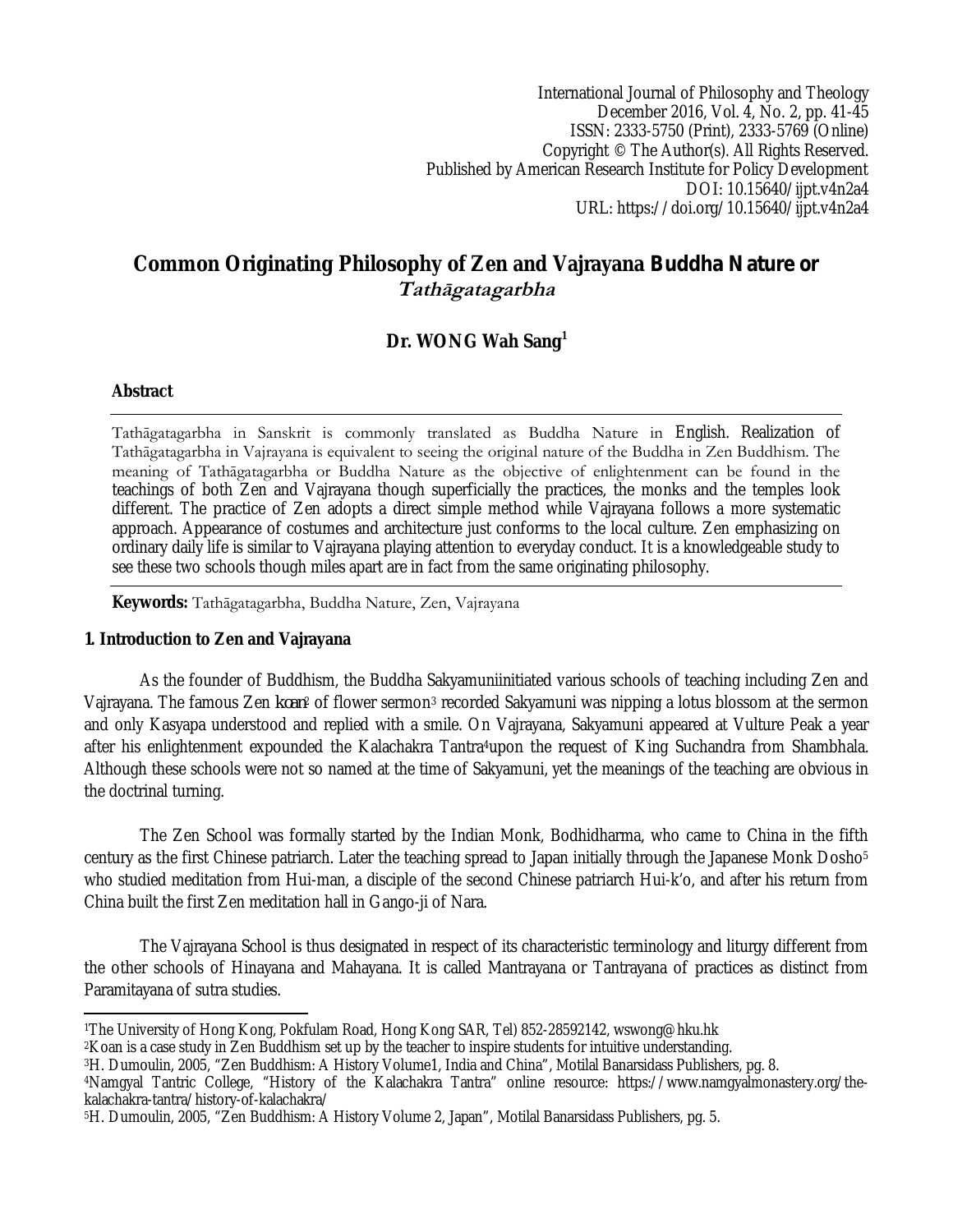It is also named Esoteric Buddhism in Tibet due to the secret instructions of the teacher to the students. Padmasambhava<sup>6</sup>, the first teacher, transmitted the Great Perfection from India to Tibet in the eighth century and built the Samye Monastery.

Early masters<sup>7</sup> of the Great Perfection<sup>8</sup> from the Nyingma School of Tibetan Buddhism such as Garab Dorje, Manjusrimitra, Vimalamitra9, Jnanasutra and dpalgyi Sengge practiced and attained enlightenment at Wutai (Fiveplatform) Mountain in Han Land (China). Another Nyingma master, Srisinha, was actually Chinese. This historical evidence can be seen as the relationship between Vajrayana and China.

On the other hand, when Buddhism was first introduced into the Zen land of Japan in the seventh century, Prince Shōtoku(574-622CE) taught and wrote commentaries on the Lotus Sutra, Srimala Sutra and Vimalakirti Sutra. The Lotus Sutra affirms all beings have the potential to become the Buddha. The Srimala Sutra gives definition of Tathāgatagarbha as the wisdom of the Buddha together with worldly defilements10. The Vimalakirti Sutra, a popular Zen text, tells the seed of the Tathagata (the Buddha) is in every conventional thing whether it is remarked as good or bad by the mundane. These sutras also direct to the important characteristic of equality in the practice and realization of Buddha Nature or Tathāgatagarbha.

#### **2. The Meaning of Tathāgatagarbha or Buddha Nature**

Tathāgatagarbha is the garbha of the Tathāgata. "Garbha" can mean womb, store or potential while "Tathāgata" is one of the designations of the Buddha to mean coming or appearing as just it is.

This has to be explained from the dependent origination through mutual obstruction<sup>11</sup> which states that everything comes into being by adapting to its limitations or conditions. Say a bird does not come into beingonly because of the egg which it was born, but it has to adapt to skills of life and survival, adapt to the ecological cycle of prey and being prey, adapt to its senses and most subtle to this world of three-dimensional space and one-directional time.Hence, life and death of the bird is three-dimensional. The growth and maturity of the bird follows onedimensional time.

When the obstruction becomes no obstruction, the dependent origination through mutual obstruction will be transcended. That means things can be seen to come into being through adaptation to the limitations or conditions without effort. This is called spontaneous accomplishment. Like pouring water into a glass vessel, the water will just take the shape of the glass vessel without any effort.

 $\overline{\phantom{a}}$ 

<sup>6</sup> E.M. Dargyay, 1977, 1998, "The Rise of Esoteric Buddhism in Tibet", Motilal Banarsidass Publishers, pg.54-59.

<sup>7</sup>Henry Shui, "Investigation of the Common Origin of Zen and Esoteric Buddhism" (禪密同源初探), The Sino-Tibetan Buddhist studies Association in North America. Online resource: http://www.stbsa.org/zh/association/zh\_ztsamesource9.aspx <sup>8</sup>LonchenRabjam explained, "The great Perfection (DzogpaChenpo) is the path of luminous absorption, the essence of the ultimate definitive meaning, and the summit of the teachings of sutras and tantras: this is the meaning of the instructions on the direct approach to the ultimate nature, the Buddha-essence as it is." in the Epigraphs on "The Practice of Dzogchen" translated by TulkuThondup (1989, Snow Lion).<br><sup>9</sup> Khenpo Sodarye Rinpoche,

<sup>9</sup> Khenpo Sodarye Rinpoche, "The Characteristics and Essential Ideology of Tibetan Buddhism" http://www.khenposodargye.org/2013/03/the-characteristics-and-essential-ideology-of-tibetan-buddhism/

<sup>10</sup>Mark W. Dennis, 2011, "Prince Shotoku's Commentary on the Srimala Sutra", (Taisho Volume 56, Number 2185) BukkyoDendoKyokai America, Inc., pg.107-111.

<sup>11</sup> Wong Wah Sang, 2015, "The meaning of Fourfold Dependent Origination in Nagarjuna's Teachings", Maha Bodhi Journal, 2559th Buddha Jayanti Issue, pg. 22-36.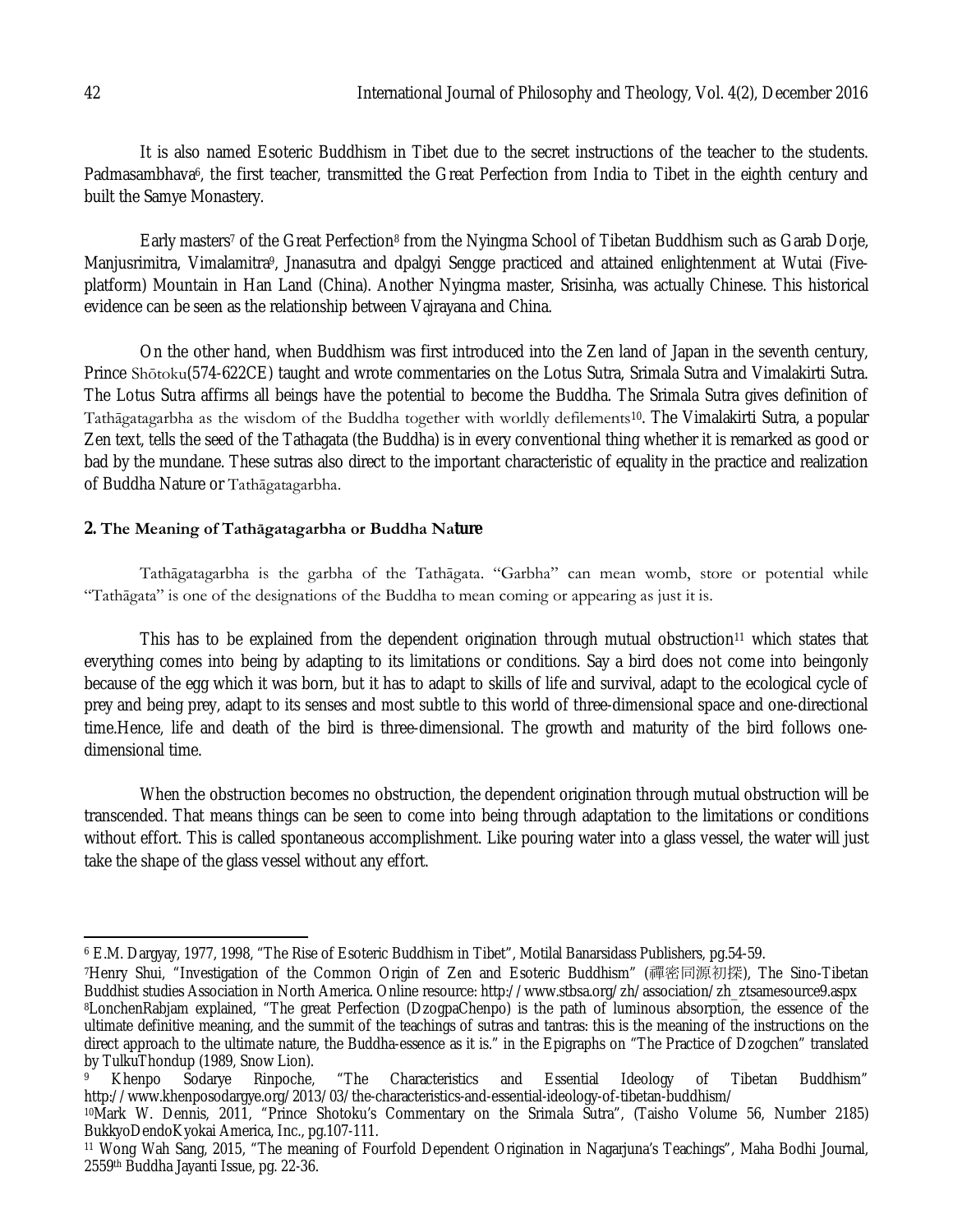Likewise, one who can perceive the formless water itself sees the Buddha Nature or Tathāgatagarbhaas just it is while those who only look and grasp at the form of glass vessel live in the world of conceptuality and discrimination. Hence the wisdom of Tathāgatagarbha is the potential of spontaneous effortless accomplishment of things conforming to conditions.

The Lankavatara Sutra, a common text for both Zen and Vajrayana, also describes the terminology of the "Tathāgatagarbha known as the Alayavijnana12". This is the state of the holy wisdom manifested as the state of conventional consciousness. Following the conditions of the conventional world, different beings and phenomena manifest based on the pristine potential of spontaneous accomplishment of the holy wisdom or Dharmakaya. Or we can say, following worldly conditions, the Buddha Nature appears as the conventional mind itself.

Hence Bodhidharma, the Zen patriarch, says in the Bloodstream Sermon<sup>13</sup>, "Through endless kalpas without beginning, whatever you do, wherever you are, that's your real mind, that's your real Buddha. *This mind is the Buddha* says the same thing. Beyond this mind you'll never find another Buddha. To search for enlightenment or nirvana beyond this mind is impossible. The reality of your own self-nature, the absence of cause and effect, is what's meant by mind. Your mind is nirvana. You might think you can find a Buddha or enlightenment somewhere beyond the mind, but such a place doesn't exist."

This describes the Buddha Nature within the Ordinary mind. Similar meaning can be sought in Vajrayana text. Longchen Rabjam (1308-1364), the Nyingma teacher, says in the Seven Treasuries14, "Even the naturally occurring timeless awareness of all ordinary beings is unmade and unsought, and spontaneously present as Dharmakaya15, so do not react with rejection or acceptance, but rest in this context of basic space!" This explains the Buddha nature is also natural wisdom as it is "naturally occurring" and pristine awareness as it is "timeless awareness". This is similar to "through endless kalpas without beginning" in the previous text. It is "spontaneously present" which is similar to the previous "whatever you do, wherever you are". "Do not react with rejection or acceptance" is like "to search for enlightenment or nirvana beyond this mind is impossible". "Rest in this context of basic space" because "your mind is nirvana".

More reference for Tathagatagarbha can be found in the Lankavatara Sutra<sup>16</sup> as the Buddha says, "By tranquillity is meant oneness (*ekagra*) and oneness gives birth to the highest Samadhi, which is gained by entering into the womb of Tathagatahood, which is the realm of noble wisdom realized in one's inmost self." This explains Tathāgatagarbha is the inner self-realization wisdom of the Buddha. Furthermore, "oneness" is the mental state achieved through the dharma door of non-duality. An interesting account is said in the Vimalakirti Sutra<sup>17</sup> as a Zen *koan*: After the various Bodhisattvas had explained how they entered into the dharma door of non-duality, the crown prince Manjusri requested Licchavi Vimalakirti to elucidate the teaching.

 $\overline{a}$ <sup>12</sup>Alayavijnana is the store-consciousness that contain all our mental activities as well as defilements. The Tathagatagarbha known as Alayavijnana can be referred to the Lankavatara Sutra. Reference: D.T.Suzuki, 1932, 1999, "The Lankavatara Sutra, A Mahayana Text", MotilalBanarsidass, pg. 206.

<sup>13</sup>Red Pine, 1987, "The Zen teaching of Bodhidharma", North Point Press, pg.9.

<sup>14</sup>Translated by Richard Barron,2001, "The Precious Treasury of the Basic Space of Phenomena LongchenRabjam", Padma Publishing, pg. 57.

<sup>15</sup> The Srimala Sutra defines Tathagatagarbha as the Dharmakaya not separate from worldly defilement.

<sup>16</sup>D.T.Suzuki, 1932, 1999, "The Lankavatara Sutra, A Mahayana Text", MotilalBanarsidass, pg. 21.

<sup>17</sup>Robert A.F. Thurman, 1991, "The Holy Teaching of Vimalakirti" MotilalBanarsidass, pg.77.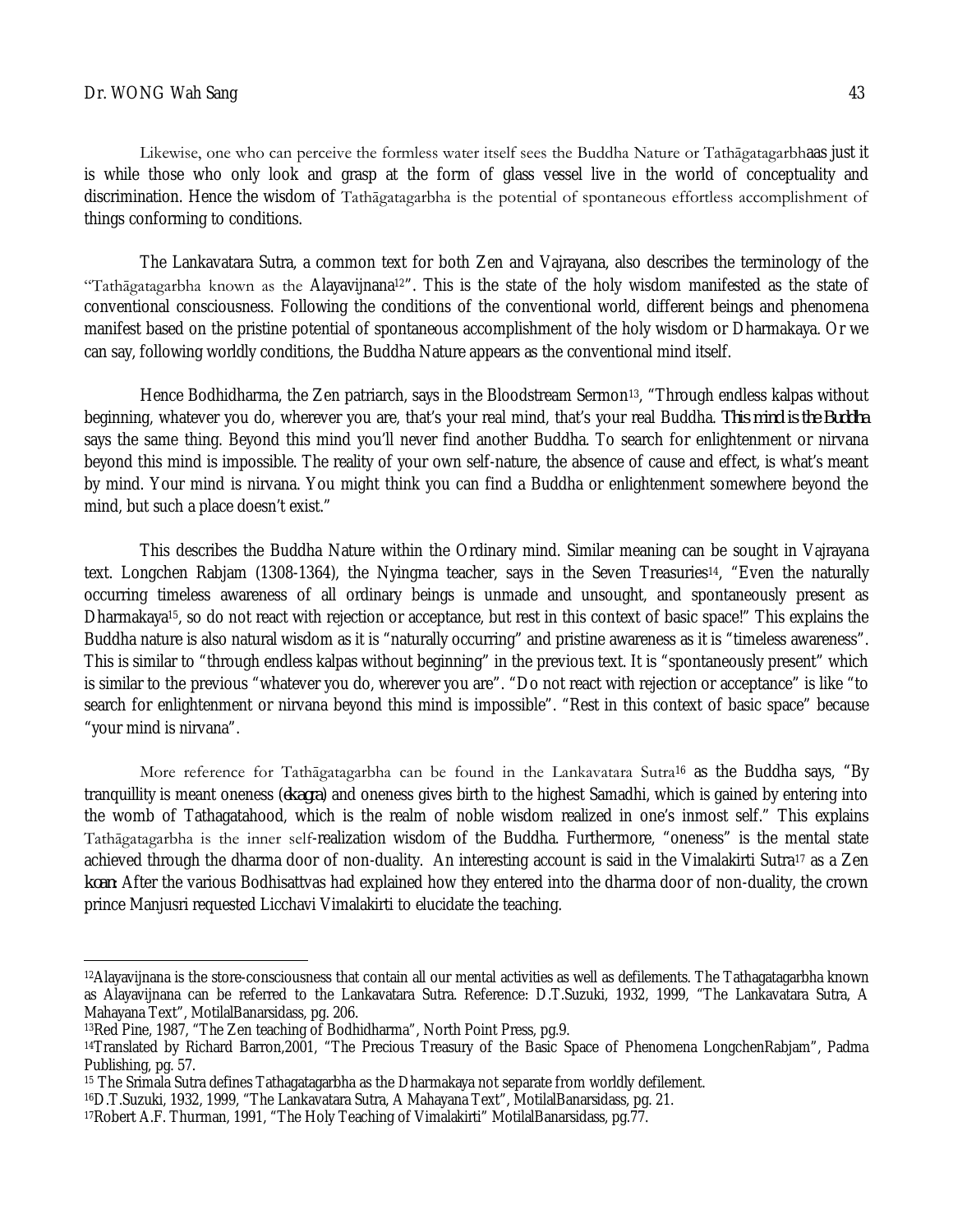The sutra says, "Thereupon, the Licchavivimalakirti kept his silence, saying nothing at all. The crown prince Manjusri applauded the Licchavi Vimalakirti: 'Excellent! Excellent, noble sir! This is indeed the entrance into the nonduality of the bodhisattvas. Here there is no use for syllables, sounds and ideas.'" Free from words and conception and even without the idea of space-time is the entry into oneness. Hence it is said to be "the naturally occurring timeless awareness". Hence whether it is called Tathāgatagarbha or Buddha Nature, it is the common philosophy for both Vajrayana and Zen.

### **3. Practice and Realization**

The Zen master Bodhidharma taught on the outline as the twofold entrance to the Tao or Path of enlightenment –Entrance by Reason and Entrance by Conduct. Suzuki18, the Japanese Zen scholar, remarked that these can also be designated as Entrance by Higher Intuition and Entrance by Practical Living respectively. Suzuki explains, "By 'Entrance by Reason' we mean the realization of the spirit of Buddhism by the aid of the scriptural teaching. We then come to have a deep faith in the True Nature which is the same in all sentient beings. The reason why it does not manifest itself isdue to the overwrapping of external objects and false thoughts. When a man, abandoning the false and embracing the true, in singleness of thought practises the *Pi-kuan* (wall-gazing meditation) he finds that there is neither self nor other, that he masses and the worthies are of one essence, and he firmly holds on to this belief and never moves away therefrom. He will not then be a slave to words, for he is in silent communion with the Reason itself, free from conceptual discrimination; he is serene and not-acting. This is Entrance by Reason."

Hence higher intuition relies not only with learning from scriptures but on meditation as well. "Singleness" of meditation refers to the level of stability of "one-pointed mind" in Mahayana and Vajrayana teachings whereby it is stated as an advanced technique of meditation in the eighth level of the nine levels of stability of meditation. The Middle-way Meditation Instructions of Mipham Rinpoche<sup>19</sup> says, "As we become more and more familiar with tranquillity, it will develop further and become very stable. This stability of mind helps us see the essence of mind very clearly." In the previous text, this is "in silent communion with the Reason itself, free from conceptual discrimination".

Suzuki further relates Bodhidharma, "By 'Entrance by Conduct' is meant the four acts in which all other acts are included. What are the four? 1. To know how to requite hatred; 2. To be obedient to karma; 3. Not to crave anything; and 4. To be in accord with the Dharma." Point 1 according to Suzuki is for "He who disciplines himself in the Path should think thus when he has to struggle with adverse conditions." This is similar to the practice of removal or purification of obscuration in Vajrajana. From the teaching of Vajrayana, Longchen Rabjam<sup>20</sup> says, "The foundation, awakened mind, dispels the darkness of extremes. With nothing having to be renounced, the potential for error is cut through as a matter of course." With the mind awakened to be free from discrimination, "There is no division into outer and inner and no disturbance due to thoughts arising and subsiding." And hence there is "nothing to be renounced". Or we can say, without discrimination, everything is pristinely pure through the awakened mind Point 2 is explained, "There is no self in whatever beings are produced by the interplay of karmic conditions." Longchen Rabjam<sup>21</sup> further says, "Within the timelessly abiding, omnipresent state – the true nature of phenomena – there are no concepts of self or other."

 $\overline{a}$ <sup>18</sup>D.T.Suzuki, 1935, "Manual of Zen Buddhism", Grove Press New York, pg.73-76.

<sup>19</sup>Thrangu Rinpoche, 2000, "The Middle-Way Meditation Instructions of Mipham Rinpoche"Namo Buddha Seminar.

<sup>20</sup>Translated by Richard Barron,2001, "The Precious Treasury of the Basic Space of Phenomena LongchenRabjam", Padma Publishing, pg.31.

<sup>21</sup>Translated by Richard Barron,2001, "The Precious Treasury of the Basic Space of Phenomena LongchenRabjam", Padma Publishing, pg.31.